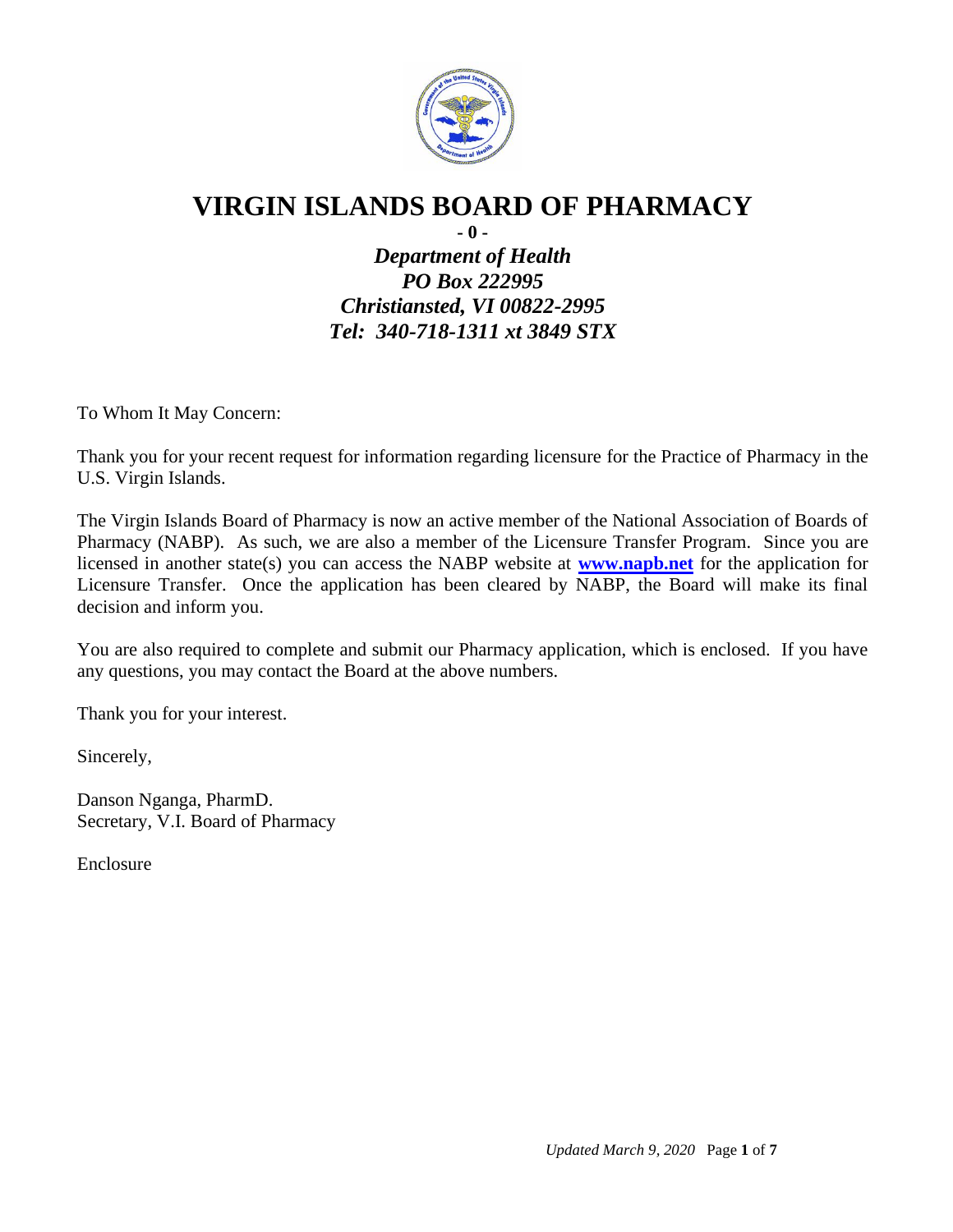

# **VIRGIN ISLANDS BOARD OF PHARMACY**

## **APPLICATION FOR PHARMACIST LICENSE**

**A non-refundable application fee of \$25.00 (check or money order) is required with application.**

#### **NOTE**

#### **ANY FALSE OR MISLEADING INFORMATION IN CONNECTION WITH THIS APPLICATION MAYBE CAUSE FOR DEBARMENT ON THE GROUND OF LACK OF GOOD MORAL CHARACTER.**

#### **AFFIX PHOTO HERE**

**\_\_\_\_\_\_\_\_\_\_\_\_\_\_\_\_\_\_\_\_\_\_\_\_\_**

I hereby apply for licensure to practice Pharmacy in the U.S. Virgin Islands, in accordance with the terms set forth in Section 149 of Act 1714 - an Act to regulate the practice of Pharmacy in the U.S. Virgin Islands and other purposes. **E-mail:\_\_\_\_\_\_\_\_\_\_\_\_\_\_\_\_\_\_\_\_\_\_\_\_\_\_\_\_\_\_ Full Name:** \_\_\_\_\_\_\_\_\_\_\_\_\_\_\_\_\_\_\_\_\_\_\_\_\_\_\_\_\_\_\_\_\_\_\_\_\_\_\_\_\_\_\_\_\_\_\_\_ **Phone:** \_\_\_\_\_\_\_\_\_\_\_\_\_\_\_\_\_\_\_\_\_\_\_\_\_\_\_\_\_\_\_\_\_ **Mailing Address:** \_\_\_\_\_\_\_\_\_\_\_\_\_\_\_\_\_\_\_\_\_\_\_\_\_\_\_\_\_\_\_\_\_\_\_\_\_\_\_\_\_\_\_\_\_\_\_\_\_\_\_\_\_\_\_\_\_\_\_\_\_\_\_\_\_\_\_\_\_\_\_\_\_\_\_\_

|                                                                                                   |                 | Last 4 Digits $S.S.$ # |     |
|---------------------------------------------------------------------------------------------------|-----------------|------------------------|-----|
|                                                                                                   |                 |                        |     |
|                                                                                                   |                 |                        |     |
|                                                                                                   | (if applicable) |                        |     |
| PHARMACY COLLEGE TRAINING:                                                                        |                 |                        |     |
| I was granted a diploma of graduation from                                                        |                 |                        |     |
| $\frac{1}{2}$ on the $\frac{1}{2}$ day of $\frac{1}{2}$ day of $\frac{1}{2}$ day of $\frac{1}{2}$ |                 |                        | the |

degree being thereby conferred.

#### **PRACTICAL EXPERIENCE:**

List work experience on resume to include, begin with present or last position held: Name of agency, address of agency, position held, responsibilities, supervisor, period of employment, reason for leaving.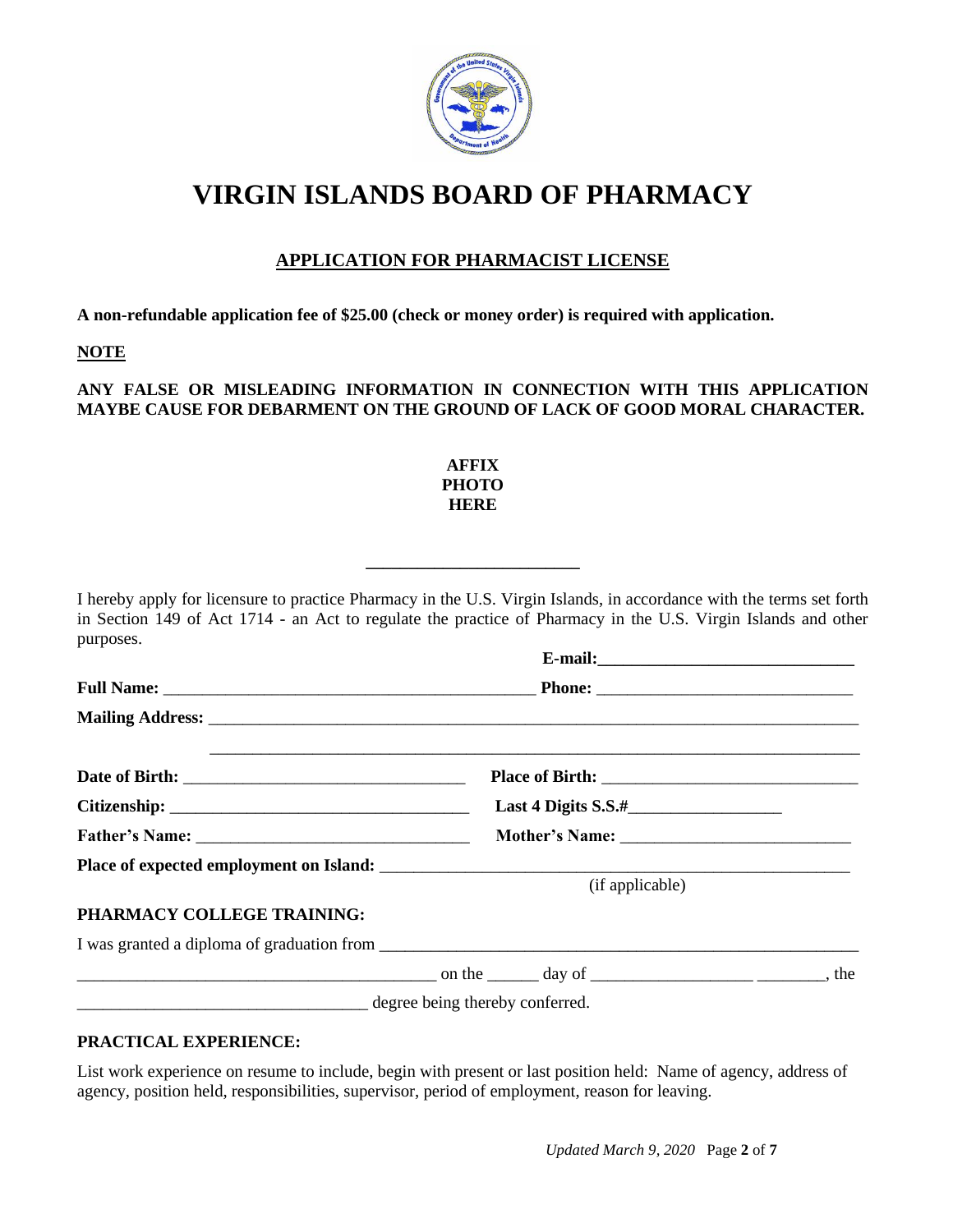## **REFERENCES: (One Personal and Two Professional)**

| <b>Name</b>                                                             |           |                                                                                                                                                      | Address/Tele. No.             |  |  |
|-------------------------------------------------------------------------|-----------|------------------------------------------------------------------------------------------------------------------------------------------------------|-------------------------------|--|--|
|                                                                         |           |                                                                                                                                                      |                               |  |  |
|                                                                         |           |                                                                                                                                                      |                               |  |  |
|                                                                         |           |                                                                                                                                                      |                               |  |  |
|                                                                         |           |                                                                                                                                                      |                               |  |  |
|                                                                         |           |                                                                                                                                                      |                               |  |  |
| <b>LICENSURE RECORD:</b>                                                |           |                                                                                                                                                      |                               |  |  |
| I am presently registered and in good standing in the following States: |           |                                                                                                                                                      |                               |  |  |
| <b>State</b>                                                            | License # | <b>Date Acquired</b>                                                                                                                                 | <b>Expiration Date</b>        |  |  |
|                                                                         |           |                                                                                                                                                      |                               |  |  |
|                                                                         |           |                                                                                                                                                      |                               |  |  |
|                                                                         |           |                                                                                                                                                      |                               |  |  |
|                                                                         |           | (Enclose copies of licenses with application, and mail Verification Form to all State Board)                                                         |                               |  |  |
| LAWS, OR AS SUCH PENDING? Yes ______                                    |           | HAVE YOU EVER BEEN CHARGED, CONVICTED OF ANY FELONY, FINED, REPRIMANDED,<br>YOUR EMPLOYMENT TERMINATED FOR VIOLATION OF PHARMACY, LIQUOR OR NARCOTIC |                               |  |  |
| If Yes, explain $\blacksquare$                                          |           |                                                                                                                                                      |                               |  |  |
|                                                                         |           |                                                                                                                                                      |                               |  |  |
| OF MY KNOWLEDGE AND BELIEF.                                             |           | PERSONALLY COMPLETED THIS FORM AND THE INFORMATION IN THE FOREGOING<br>PARAGRAPHS AND THE DOCUMENTS SUBMITTED ARE TRUE AND CORRECT TO THE BEST       |                               |  |  |
|                                                                         |           |                                                                                                                                                      | (Applicant sign name in full) |  |  |
|                                                                         |           |                                                                                                                                                      |                               |  |  |
|                                                                         |           | (Notary Public)                                                                                                                                      |                               |  |  |
|                                                                         |           |                                                                                                                                                      |                               |  |  |

*Updated March 9, 2020* Page **3** of **7**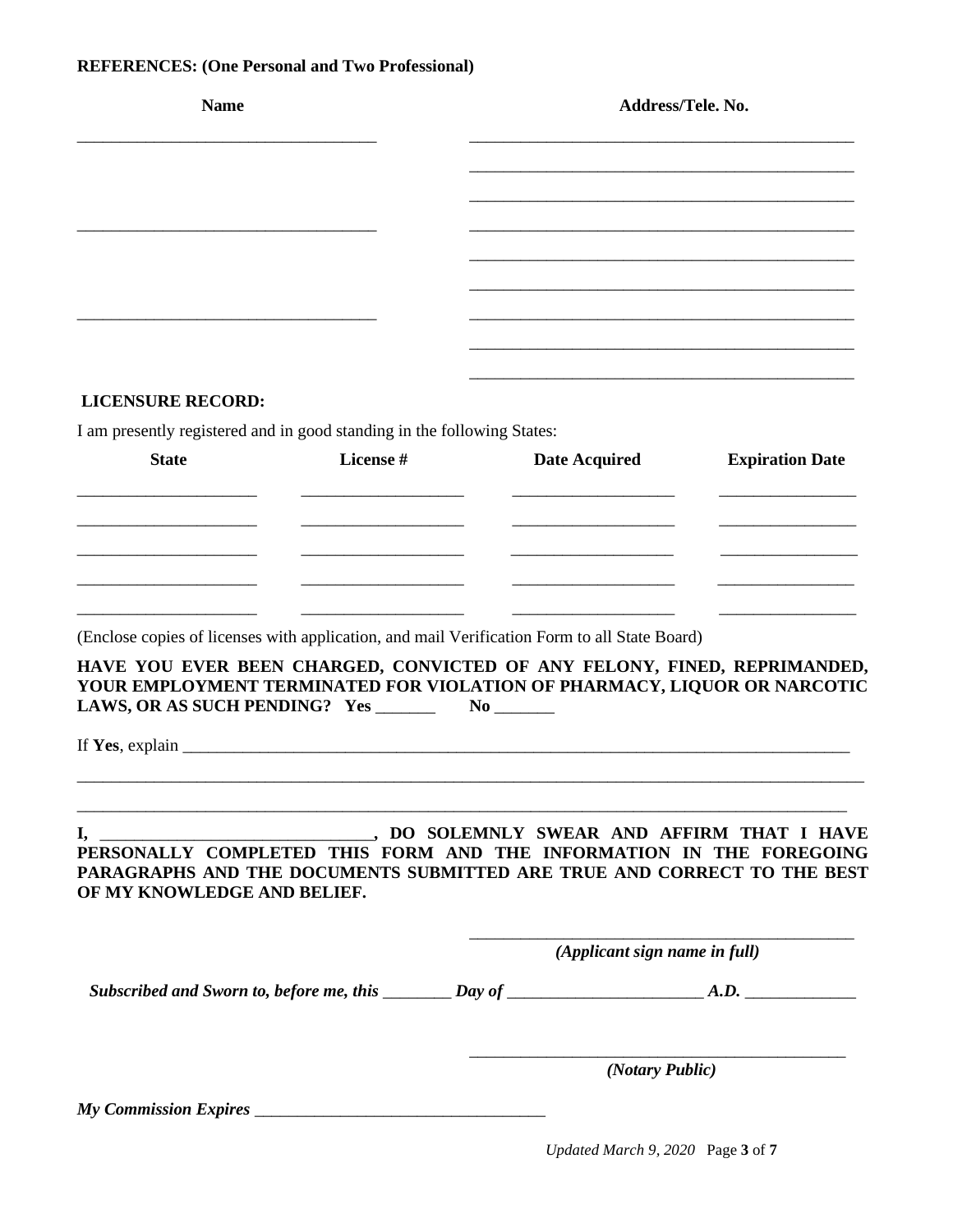

## **REQUIREMENTS FOR LICENSURE AS A PHARMACIST IN THE VIRGIN ISLANDS**

- 1. Submit application as prescribed by and obtained by the V.I. Board of Pharmacy along with all requested documents. **NOTE:** Any false or misleading information in connection with this application may be cause for debarment on the ground of Good Moral Character.
- 2. Submit a recent un-mounted photograph of passport size of himself/herself autographed across the back and dated.
- 3. Submit a chronological account of all time spent between the date of graduation from your pharmacy school and time of application.
- 4. Submit a copy of diploma/degree from a School or College of Pharmacy accredited by the American Council on Pharmaceutical Education or its successor.
- 5. Submit a copy of a license(s) from another state.
- 6. A non-refundable application fee of **\$25.00** made payable to Government of the Virgin Islands.
- **7.** Complete licensure transfer process with NABP. Website: **www.nabp.net**
- 8. Submit a completed and **NOTARIZED** Authorization for Release of Information.
- 9. If foreign-trained, proof of Foreign Pharmacy Graduate Equivalency Examination Certification (FPGEC) is required.
- 10. Is not unfit or unable to practice pharmacy by reason of the extent or manner of his/her use of alcoholic beverages, narcotic and/or dangerous drugs or by reason of a physical or mental disability. Submit notarized non-addiction form (in packet).
- 11. Be a good moral and professional character; who will properly carry out the duties and responsibilities required of a pharmacist; must be at least 21 years of age; a graduate of an ACPE accredited school of pharmacy. Submit copy of proof of age (passport or birth certificate)
- 12. All applicants must have passed the NABP and MJPE exam successfully in another US State or jurisdiction; In addition, non-Virgin Islands high school graduates require 1 year of active licensed experience in another US state or jurisdiction.

### **NOTATIONS:**

❖ After reviewing your application, it may be necessary for you to take the MPJE/NAPLEX.

All applications and information for licensure should be submitted to: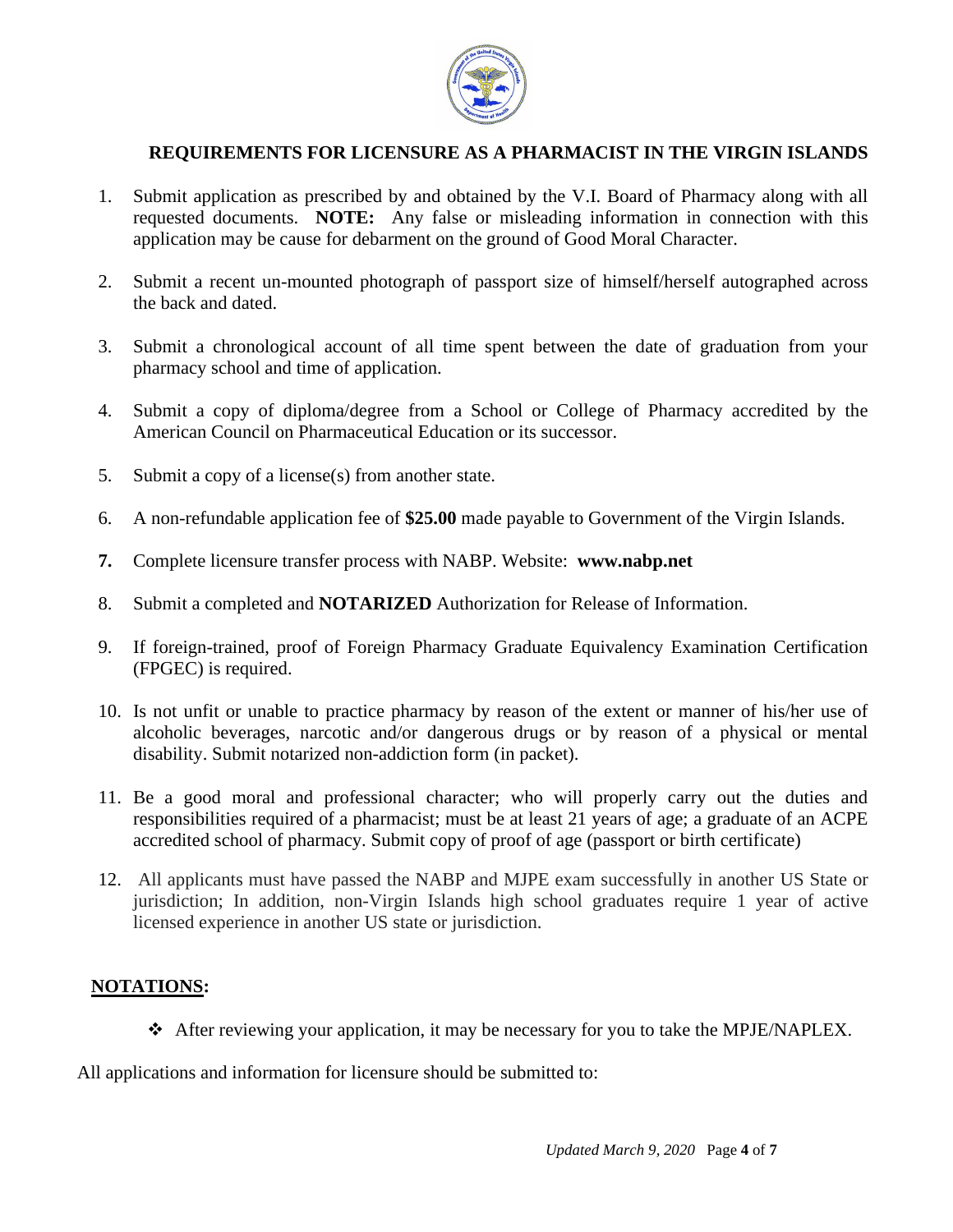

### *VIRGIN ISLANDS BOARD OF PHARMACY Department of Health* **PO Box 222995 Christiansted, V.I. 00822-2995**

#### **VERIFICATION OF LICENSURE**

Application is requested to complete this section of the form and mail to each **State Board of Pharmacy** in which you are now or have been licensed to practice Pharmacy. You may copy this form if additional copies are needed. **State Board is to forward this form or its own verification form directly to: VI Board of Pharmacy, Department of Health, Department of Health PO Box 222995, Christiansted, V.I. 00822-2995**

|                                                                                  | TO: (Name of Board)                                                                                                                                                                                                                                                                                                                                         |  |  |  |
|----------------------------------------------------------------------------------|-------------------------------------------------------------------------------------------------------------------------------------------------------------------------------------------------------------------------------------------------------------------------------------------------------------------------------------------------------------|--|--|--|
| Address                                                                          |                                                                                                                                                                                                                                                                                                                                                             |  |  |  |
|                                                                                  |                                                                                                                                                                                                                                                                                                                                                             |  |  |  |
|                                                                                  | of Pharmacy to release to the Virgin Islands Board of Pharmacy any information concerning my licensure status,<br>disciplinary records and any other information, which is material to my application for licensure. Additionally, I<br>release your agency from liability for the release of such information to the V.I. Board of Pharmacy in good faith. |  |  |  |
| <b>Applicant Signature</b>                                                       | Date                                                                                                                                                                                                                                                                                                                                                        |  |  |  |
|                                                                                  |                                                                                                                                                                                                                                                                                                                                                             |  |  |  |
|                                                                                  | My License No. in your State: Exp. Date: Exp. Date:                                                                                                                                                                                                                                                                                                         |  |  |  |
| By: Examination/Reciprocity with the following state: __________________________ | THIS SECTION IS TO BE COMPLETED AND SIGNED BY AN OFFICIAL OF THE STATE BOARD AND<br>RETURNED DIRECTLY TO THE VI BOARD OF PHARMACY AT THE ABOVE ADDRESS.<br>By: Flex Endorsement __________ National Board ________ Local State Board Examination _________                                                                                                  |  |  |  |
|                                                                                  | Is license current and in good standing? The NO, furnish details.<br>,我们也不会有什么。""我们的人,我们也不会有什么?""我们的人,我们也不会有什么?""我们的人,我们的人,我们的人,我们的人,我们的人,我们的人,我们的人,我                                                                                                                                                                                                       |  |  |  |
|                                                                                  | Has any disciplinary action ever been taken against the above named Pharmacist? _____ If YES, furnish details                                                                                                                                                                                                                                               |  |  |  |
|                                                                                  |                                                                                                                                                                                                                                                                                                                                                             |  |  |  |
| <b>BOARD SEAL</b>                                                                |                                                                                                                                                                                                                                                                                                                                                             |  |  |  |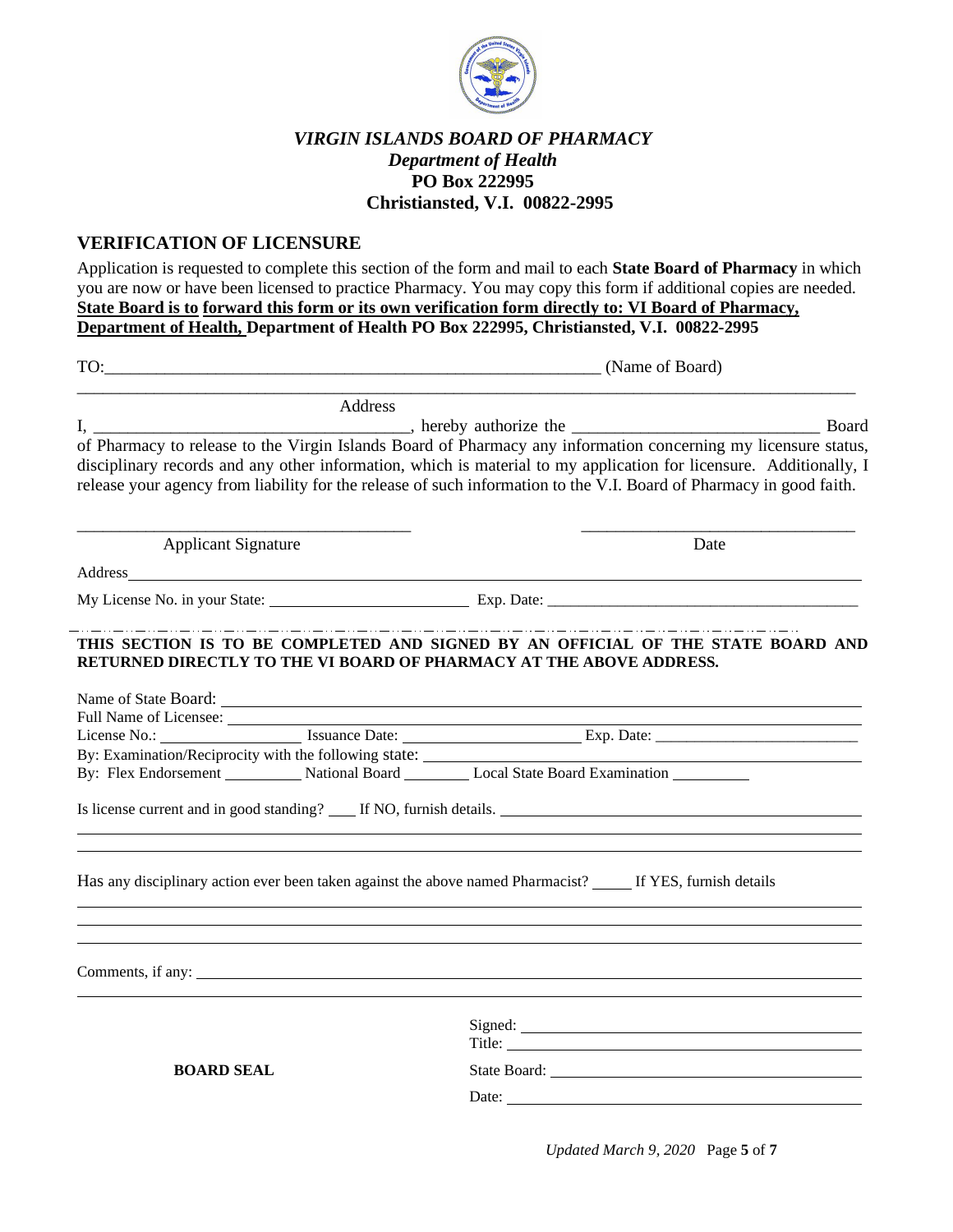

## **VIRGIN ISLANDS BOARD OF PHARMACY**

## **- 0 -** *Department of Health of Health* **PO Box 222995 Christiansted, V.I. 00822-2995**

## *AUTHORIZATION FOR RELEASE OF INFORMATION*

I, \_\_\_\_\_\_\_\_\_\_\_\_\_\_\_\_\_\_\_\_\_\_\_\_\_\_\_\_\_\_\_\_\_\_\_\_\_\_\_\_ hereby authorize all hospital(s), institution(s), or Organization(s) my references, employer(s) (past and present) and all Governmental Agencies and instrumentalities (local, state, federal or foreign) to release to the Virgin Islands Board of Pharmacy any information, which is needed for my licensure application.

I have carefully read the questions in the foregoing application and have answered them completely, without reservations of any kind, and I declare under penalty of perjury that my answers and all statements made by me herein are true and correct. Should I furnish any false information on this application or other information requested in relations to the application, I hereby agree that such act shall constitute cause for denial, suspension or revocation of my license to practice Pharmacy in the Territory of the United States Virgin Islands.

Additionally, I release from liability any hospital or agency releasing such information to the Board of Pharmacy in good faith.

| Signature                                                                        |    | Date        |
|----------------------------------------------------------------------------------|----|-------------|
| Print Name and Address:                                                          |    |             |
|                                                                                  |    |             |
|                                                                                  |    |             |
| Subscribed and sworn to before me this _____ day of ____________________________ | 20 |             |
| Notary Public                                                                    |    |             |
| My Commission Expires                                                            |    | <b>SEAL</b> |